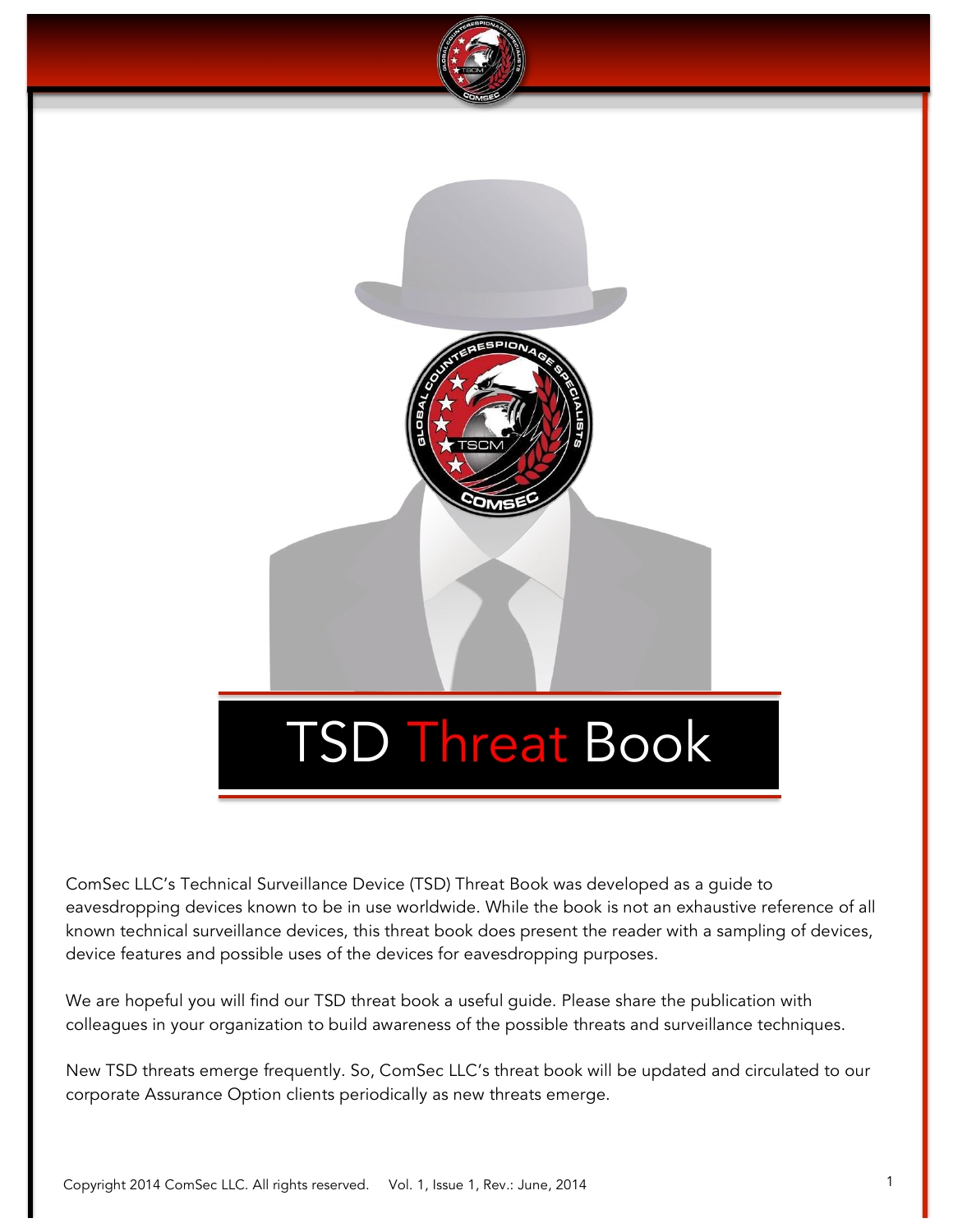

# Ghost Audio Intercept:



## Mode of Operation:

The eavesdropper sends a command signal to the Ghost Transmitter, activates the surveillance transmitter function, and the eavesdropper receives the covert audio surveillance recordings via Wi-Fi.

Features:

- 120 hours of continuous recording time on internal battery power.
- Internal flash memory stores conversations (up to 12 days of recording time).
- High-speed data transfer (approximately 5 minutes to transfer 24 hours of audio without loss in sound quality).



Photos By: HSS Development

### Collection Information:

The Ghost Audio Intercept can record audio for hours to days, and retrieves the data via Wi-Fi, so there is no need for the eavesdropper to return to the device to recover the audio data files.

# Bluetooth Microphone Systems:

Manufactured By: Motorola/Sony/etc.



Photo By: Motorola



Photo By: Sanyo

## Mode of Operation:

Bluetooth technology is used primarily to establish wireless personal area networks (WPANs). Bluetooth microphone systems include baby monitors, wireless camcorders, headsets, etc. They transmit and/or record conversations via short-range radio frequency (RF) communication.

#### Features:

- Many Bluetooth microphone systems have an effective range of up to 100m.
- The systems transmit and/or record conversations.
- Battery life is several hours and batteries can be recharged.
- Sound quality is usually exceptional, particularly for camcorder microphones.

#### Collection Information:

The devices have built in security functions, but the eavesdropper can intercept transmissions via denial of service (DoS) attacks, MITM attacks, message modification, resource misappropriation, and other vulnerabilities that are bluetooth specific. Once intercepted, the eavesdropper can listen to and/or record the conversations.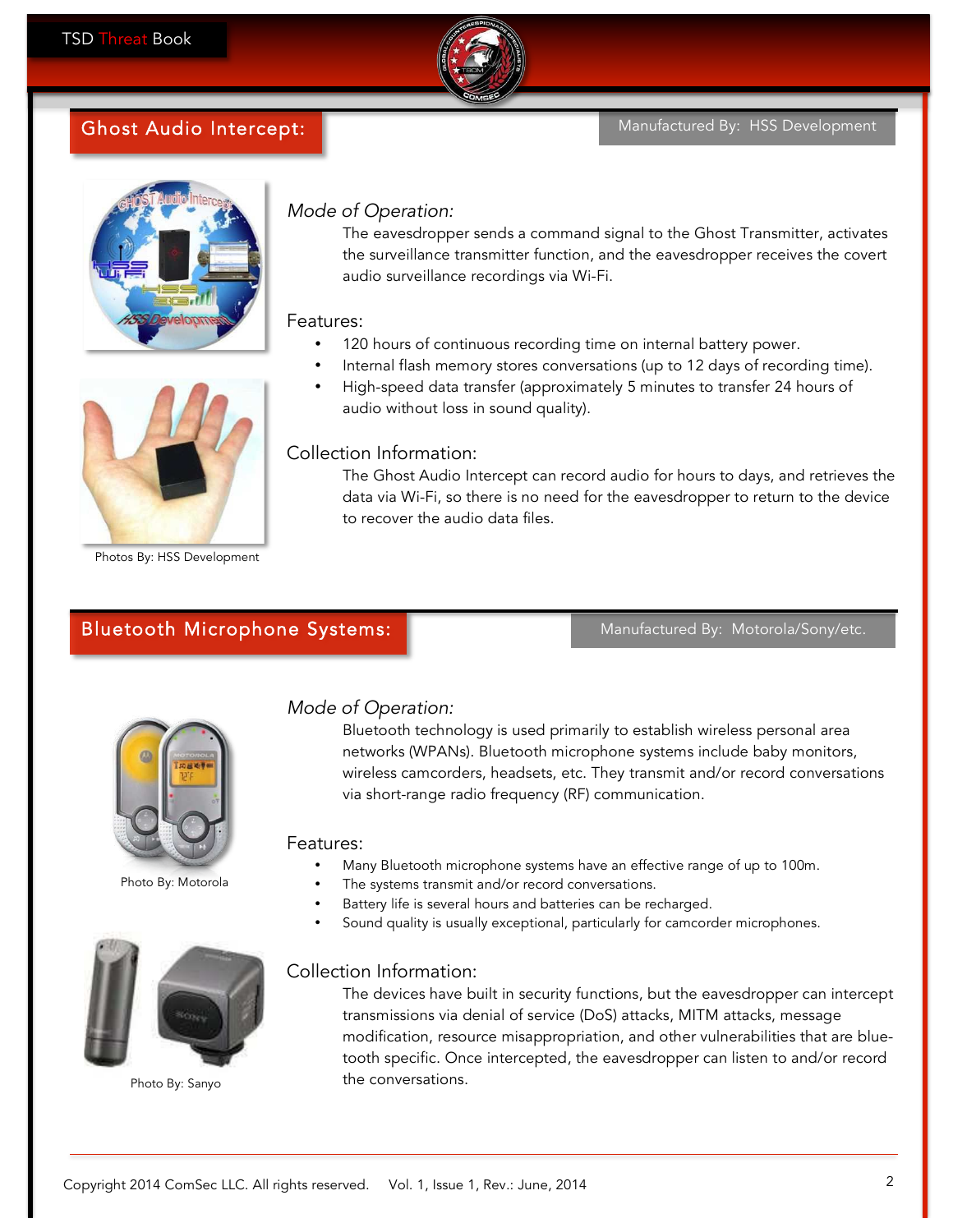

#### Manufactured By: DEM Solutions



Digital Spread System:



Photos By: DEM Solutions

## Mode of Operation:

Spread spectrum uses wideband, noise-like signals that are hard to detect, intercept, or demodulate. Additionally, spread-spectrum signals are harder to jam (interfere with) than narrow band signals. Frequency-hopping spread spectrum (FHSS), direct-sequence spread spectrum (DSSS), time-hopping spread spectrum (THSS), chirp spread spectrum (CSS), and combinations of these techniques are forms of spread spectrum. Devices that utilize spread spectrum technology include, but are not limited to, cordless telephones, two-way radios (walkie talkies), wireless Internet, wireless PBX and handsets.

#### Features:

- Good sound quality.
- Reduced cross talk interference.
- Signal is randomized, so only the receiver having the exact same pseudo-random sequence and synchronous timing can de-spread and retrieve the original signal.
- Harder to jam.

#### Collection Information:

Collection of information from spread spectrum devices is possible where the security features of the device have not been implemented correctly, or the device does not utilize frequency hopping digital spread spectrum technology.

# Telephone Line Simulators:

Manufactured By: Tellsystem Communications Ltd.



#### Mode of Operation:

A telephonic back-up system that guarantees the execution of a phone call and simulates a PSTN line in case of not availability of the PSTN wired telephone line. The device works over the GSM network, and forwards SMS and/or voice message and/or Contact ID to the user and/or the monitoring station if a signal reaches the input.



#### Features:

- The module can be programmed via SMS, PC (USB or Bluetooth) or Android.
- The battery pack allows the device to have a signal in a power failure and to operate for 4 hours.
- Forwards incoming SMS to a pre-programmed number, warning message of the SIM expiring date and maintenance warning. The memory of the module can store 16 000 events.

#### Collection Information:

When used for covert purposes, the unit can redirect phone calls and voice mails, and to control anything managed by the telephone line simulator, (e.g. open doors, garage doors, turn off alarms, etc.)

Photos By: Tellsystem Communications Ltd.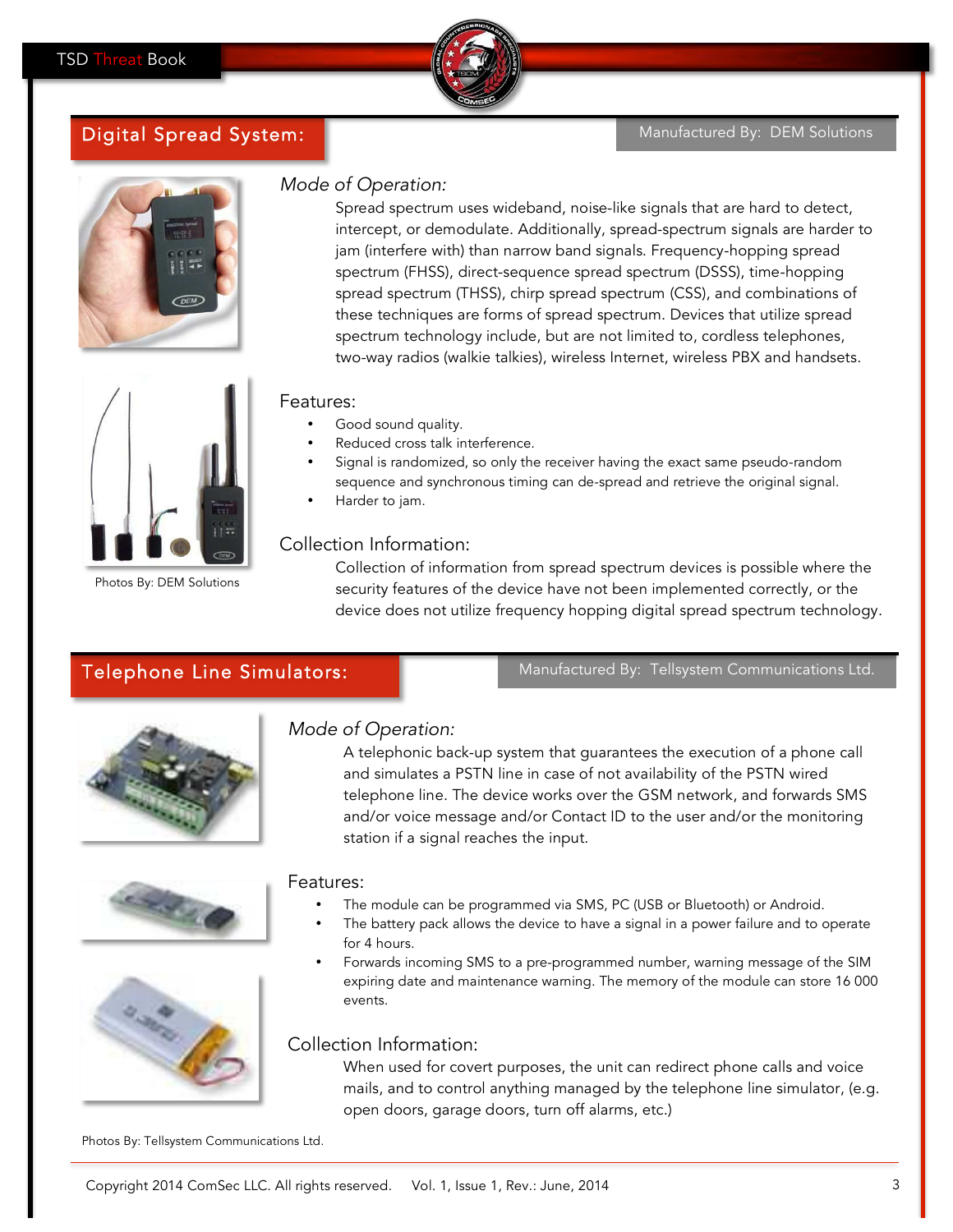

# Micro IP Camera:

#### Manufactured By: Gedion Ltd.

## Mode of Operation:



Photo By: Gedion Ltd.

### This device is miniature in size, has hi-resolution live view with sound and video recording for later upload over the Internet. The device is a perfect solution for companies that need to control working areas, offices or when the device needs to be hidden in cars.

#### Features:

- Motion detection, schedule or remote command recording modes.
- Digital day and night modes.
- Pinhole or board lens.
- Can be connected to a network with a LAN cable or with 3G/Wi-Fi receiver.
- Andriod app supporting cameras live view and records view.

## Collection Information:

The camera can be used covertly to capture synchronized audio and video that can be uploaded to the Internet, recorded to an internal DVR with micro SD slot or connected to an NVR or DVR.

## Stealth Blackberry Q10:

Manufactured By: MIB Electronic







Photos By: MIB Electronic

## Mode of Operation:

This stealth cellphone looks like a Blackberry, and has all of the functionality of a Blackberry, but it also contains a camouflaged 8 Megapixel miniature full HD camera. The unit can record audio and video, and can immediately send audio/video via GSM, UMTS, WLAN or Bluetooth.

#### Features:

- HD Video Recording.
- Live Wi-Fi Streaming.
- 4G LTE Ready.
- Video and photo transfer (repeater function) via Wi-Fi, Bluetooth or email.
- 35 hours of video and audio recording capability.
- GPS tagging of pictures / Geo coating function.
- Audio & video recording time for at least 4 hours with one battery charge.

## Collection Information:



The cell phone can be left in plain sight and without causing suspicion. All the while, it's capturing audio and video that can be sent by several different common wireless technologies. The cell phone leaves no electronic footprint that can be detected beyond that of a Blackberry cell phone.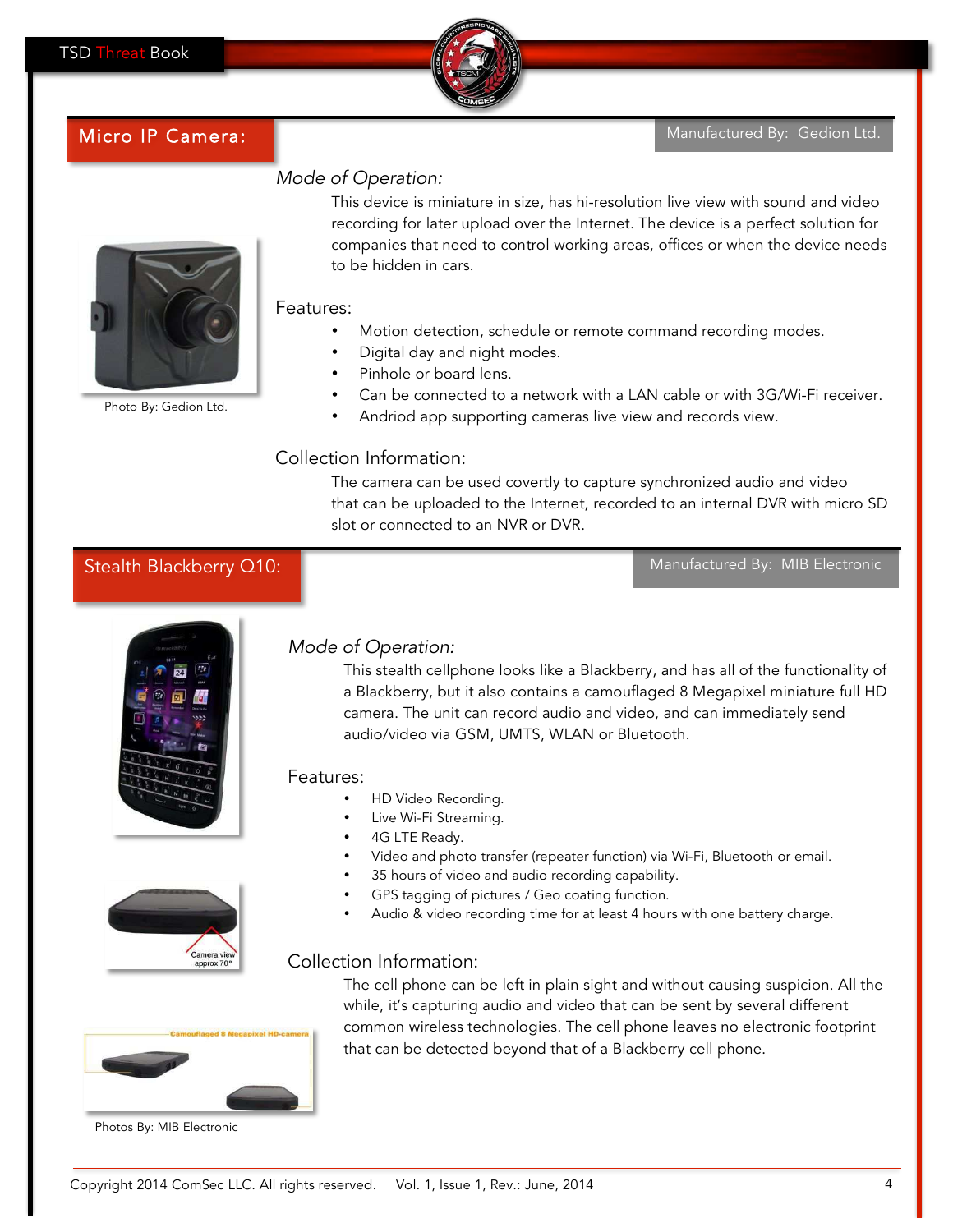

#### Manufactured By: Gedion Ltd.







## Mode of Operation:

This unit is a mini voice recorder with built in Wi-Fi. It records high quality audio on a MicroSD card. All the collected data can be downloaded to a host computer using ad-hoc Wi-Fi connection or via Internet.

#### Features:

- 120 hours of operation on one battery charge.
- 24 hours of audio surveillance can be downloaded in about 5 minutes.
- When not downloading, the transmitter can be turned off.
- Live listening over Wi-Fi.
- Unit can be scheduled to turn on and off.
- An optional 3G router-buffer can be supplied with MicroWi voice recorder making it possible to download the data over 3G mobile networks.

Photos By: Gedion Ltd.

# Optical Microphones:

#### Collection Information:

The unit can be used to record high quality audio remotely and the files can quickly be transferred via Wi-Fi. MicroWi cannot be easily detected with a field detector or radio monitoring system, so discovery requires a physical inspection since traditional TSCM electronic detection methods will not detect this unit.

Manufactured By: Optoacoustics Ltd.





Photos By: Optoacoustics Ltd.

# Mode of Operation:

Microphones are constructed of a MEMs membrane and two optical fibers. The MEMS membrane vibrates and changes the intensity of the light from the incoming optical fibers to the outgoing fibers. The mechanism detects even the slightest change in membrane displacement. The result is clear sound and low self-noise.

## Features:

- Does not require any additional pre-amplifiers or amplifiers.
- Available for a variety of applications including wet environments, noisy environments, highly explosive environments, extended temperatures, extended frequencies, for weak sounds, 3D sound, secure environments, and remote monitoring.
- Delivered as a complete, plug-and-play system comprised of an advanced optical microphone attached to 10 meters of fiber optic cable, electro-optical unit, audio cable, DC power supply and carrying case.
- Guaranteed to perform flawlessly throughout its lifetime.

## Collection Information:

Units are convenient for collection of information because the microphones are small and can be disguised/hidden easily, specialty environments are no issue, and the microphones perform reliably.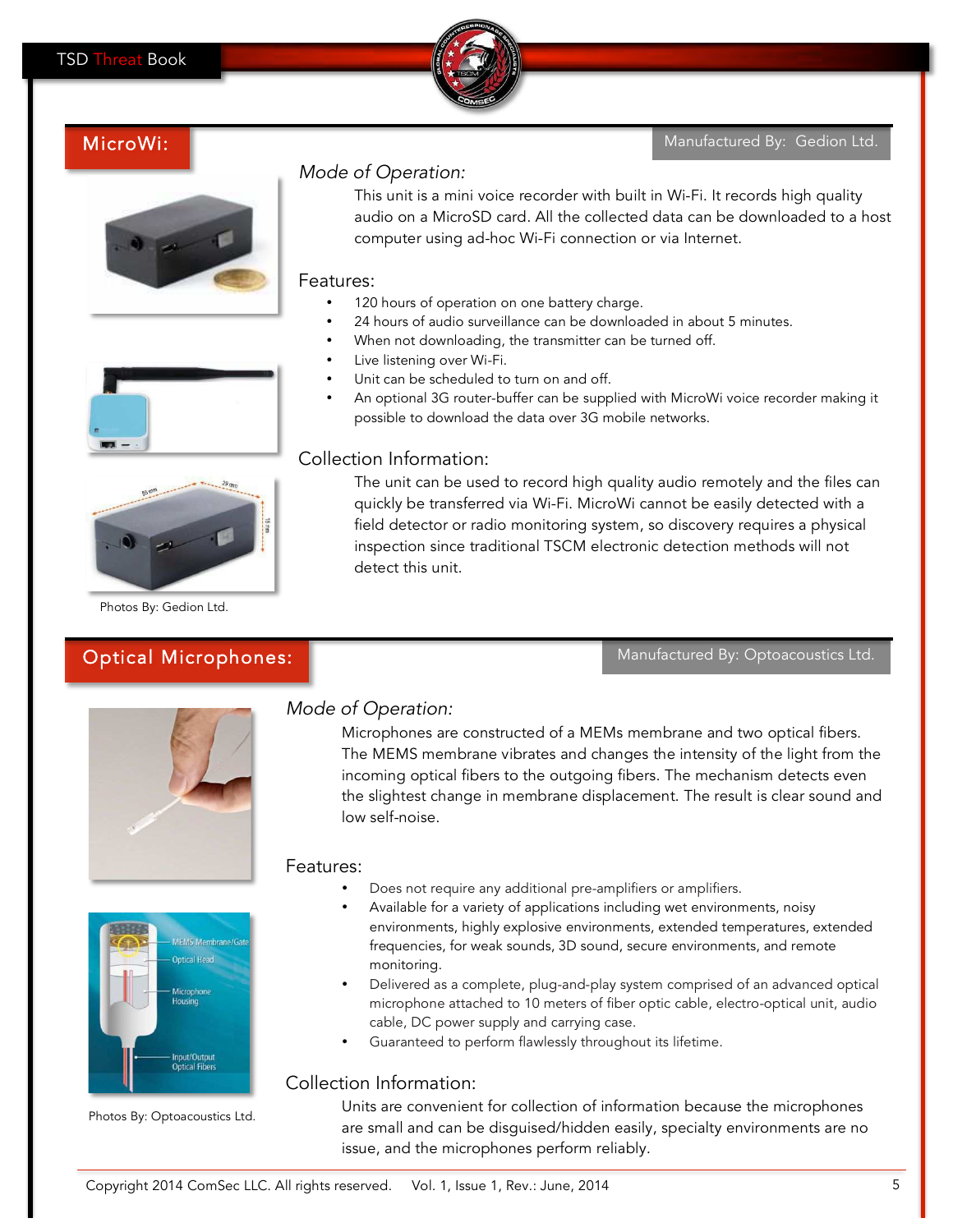

#### Manufactured By: Gedion LT

# MAGAV-300 GPS Tracker:



Mode of Operation:

GPS (Global Positioning System) uses satellites orbiting the Earth to communicate with specialized receivers on the ground. This GPS tracking system tracks time interval, travelled distance, course changes and combinations thereof. Tracker information is transmitted via SMS (text message), GPRS 10 class (2G and 3G cellular) or TCP/UDP Internet connections.

#### Features:

- Shock, dust and water-proof body in accordance with IP67.
- Powerful magnets for quick installation.
- Detach alarm sensor.
- 5200mAh battery for extra long operating time.
- Motion sensor and timer based power saving modes.
- GSM module that can be turned on only for log upload at specific times (useful for avoiding detection).

#### Collection Information:

GPS trackers monitor movements to obtain personal or professional information. For professional vehicles, potential customers, suppliers, etc. can be identified. For personal vehicles, collected information can include the location of babysitters, schools, timing of after school activities, etc.

# Miniature HDTV Camera:

Manufactured By: AXIS Communications



Photos By: Gedion Ltd.

## Mode of Operation:

AXIS P1204 Network Camera provides full frame rate HDTV 720p (1280x720 pixels) video in H.264 and Motion JPEG. Its tiny HDTV 720p camera is designed to blend in for discreet indoor monitoring. The innovative device includes a main unit and a separate sensor unit, enabling it to be mounted up to 8 meters (26ft.) apart. It can be mounted flat or angled on any surface, using the angled fastening bracket.

## Features:

- Power over Ethernet.
- Enhanced video motion detection.
- Detection of camera tampering attempts (e.g. spray painting).
- Can be mounted covertly behind a thin metal sheet.
- -4F to 122F operating range.

## Collection Information:

HDTV video hidden in conference rooms, executive or sales offices, executive secretarial desks, etc. can capture the arrival, departure and likeness of customers, potential customers, suppliers, ad copy, strategic plans, new designs, etc.

Photos By: AXIS Communications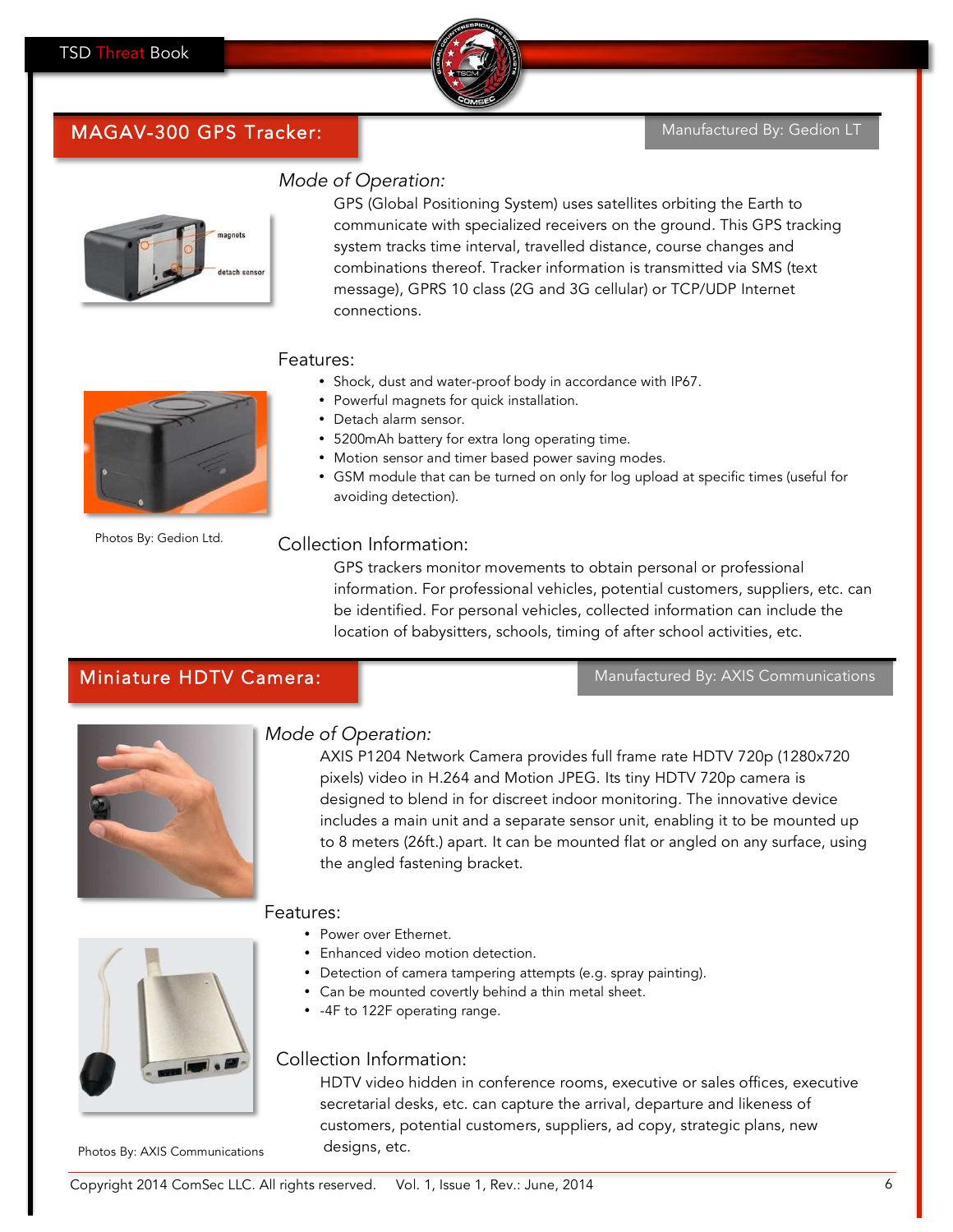

and restarting and controlling servers.

ProCon GSM: The Manufactured By: Tellsystem Communication



• SIM functions: forwarding of incoming SMS, warning message of the SIM expiring date, maintenance warning. • Calendar of events: 16 000 event buffer (input, output, tamper, power failure, output control based on the caller).

The system is a contact controlled industrial GSM transmitter that forwards SMS and/or voice message and/or Contact ID to the user and/or the

monitoring station if a signal reaches the input. The units can be used beside an alarm system, as an independent alarm system, for vocal alarm messages,

conditioning, heating, sauna, lighting), 230V control and sending notification

gate, barrier, and garage opening, for house automation control (air-

- Strength of the GSM signal is checked and logged in every hour into a separate memory.
- The battery pack allows the device to have a warning message of power failure and to operate for 24 hours.
- Multiple SMS and full PC programming.

Long Range Laser Listening Device: Manufactured By: Argo-A Security

## Collection Information:

Mode of Operation:

When used for covert purposes, the unit can be set to notify the eavesdropper of any "event", as well as control alarm systems, gates/barriers, house automation functions, servers, etc.



Mode of Operation:

The Long-Range Laser Listening Device is designated for law enforcement and government use. It utilizes an invisible infrared laser beam to eavesdrop on a target. The device detects vibrations on a window glass that are caused by sound waves (speech) inside the room and transmits them back to the receiver.



Photos By: Argo-A Security

# Features:

- Effective Range: over 450 m.
- Transmitter operating time: approx. 10 hours continuous.
- Receiver Battery Life: 15-50 hours (depending on the adjusted volume).
- Voice Recorder: built-in and internally connected with the amplifier.

## Collection Information:

The device can be used to capture audio over long distances from outside the target area. The microphone is highly sensitive and provides excellent sound quality. It is also highly undetectable as the infrared laser is completely invisible to the naked eye.



Photos By: Tellsystem Communication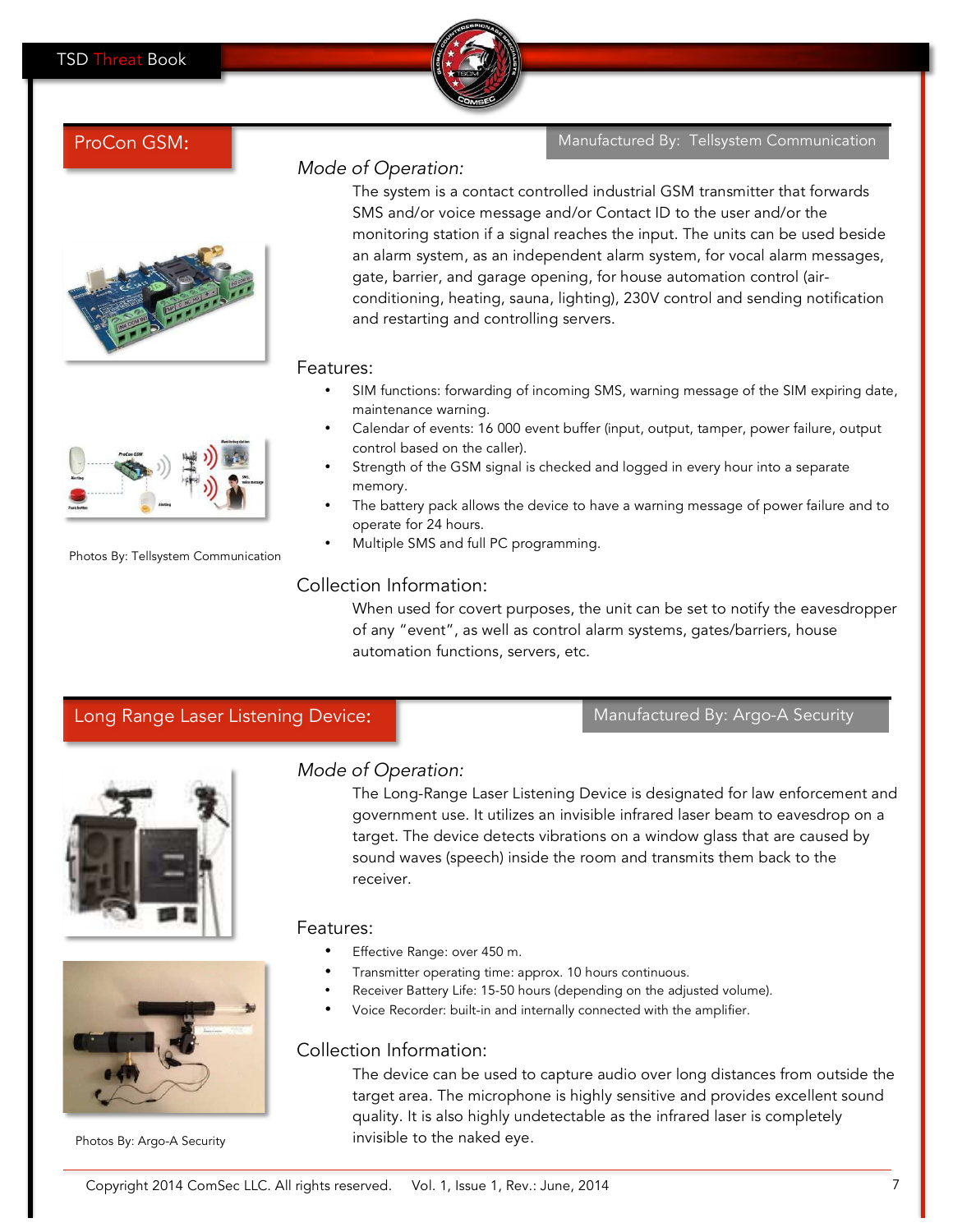

## Coversnitch Lamp: The Coversnitch Lamp: The Coversnitch Lamp: Device is Made with COTS Parts



## Mode of Operation:

The Conversnitch lamp can covertly listen in on conversations and then post them on Twitter. The system includes a Raspberry Pi mini-computer, a microphone, an LED and a plastic flowerpot. The device screws into a standard bulb socket from where it also draws power.

#### Features:

- The device can be assembled in few hours with COTS parts that cost less than \$100.
- The system can upload any secretly captured audio via the nearest open Wi-Fi network, and sends it to Amazon's Mechanical Turk crowdsourcing platform.



## Collection Information:

Audio information can be captured and tweeted via Coversnitch's twitter account, where people can comment, retweet or favorite the post. Can this be adapted to other outputs? Time will tell.

## Cat 5 Cable w/ Embedded Microphone: Network and Manufactured By: Unknown



# Mode of Operation:

Visually, the device resembles a standard Cat 5 cable. However, the cable includes an embedded microphone. Using an audio demodulator, the eavesdropper can locate the signal and listen into conversations from a remote location within the facility. A GSM device located elsewhere in the complex can act as a "voice activated transmitter".

#### Features:

- Uses minimal power, which it draws through the Cat 5 line.
- The cable retains all of the function of a standard Cat 5 cable.
- The device's only detectable output is audio, so it takes a trained professional who is aware of this type of device to detect it.



#### Collection Information:

The device can be used in Boardrooms, executive offices, sales offices, secretarial spaces, etc. to capture valuable information. Since the device is indistinguishable from other Cat 5 cables, and it does not require recharging or retrieval of the device for collection of information, it is ideal for an eavesdropper who wishes to collect information discreetly over a significant length of time with a low likelihood of the device being discovered.